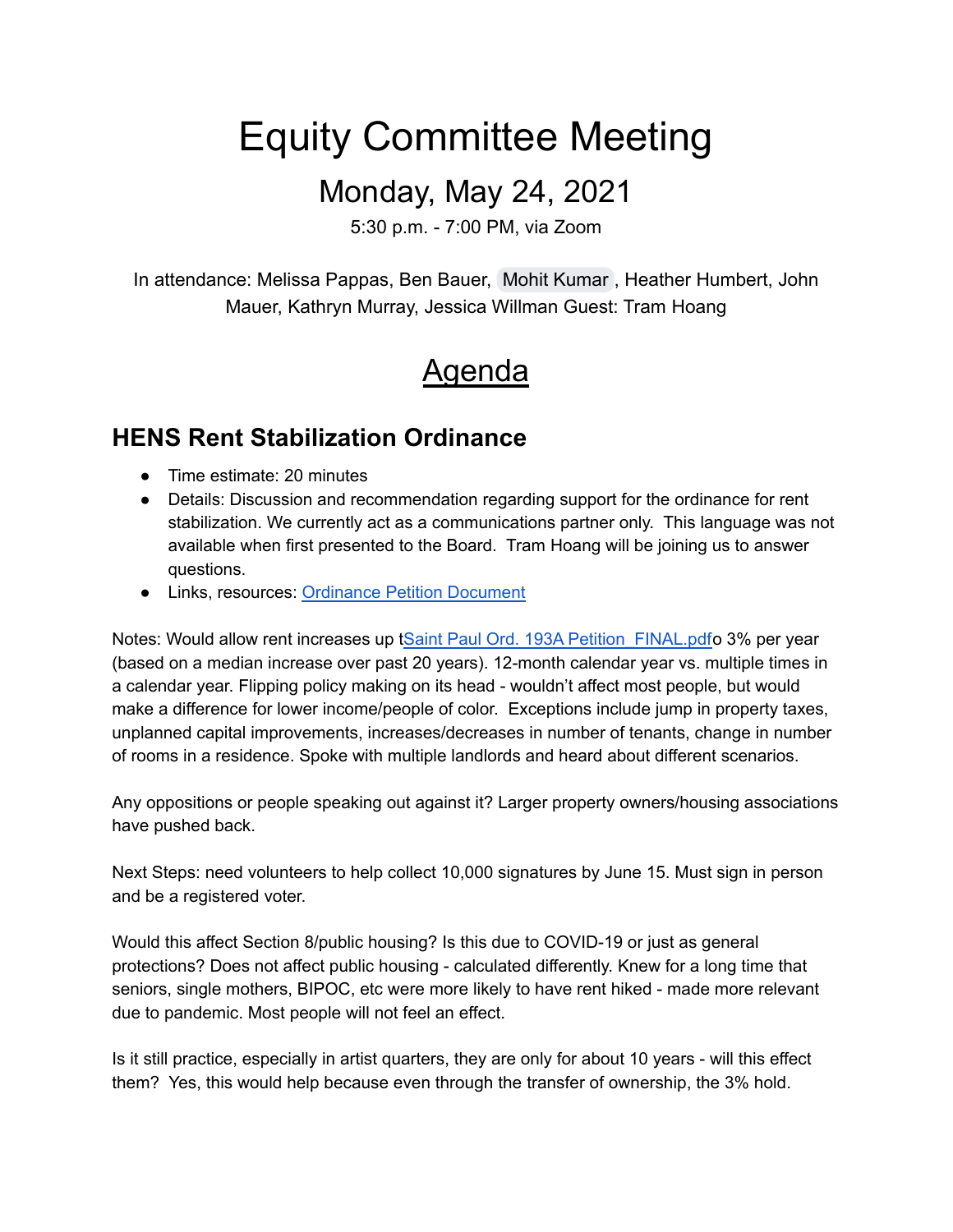John moves to take ordinance to board as written. Ben second. **Unanimously approved.**

#### **Camera Watch**

- Time estimate: 20 minutes
- Details: Discussion on SPPD Camera Watch Initiative
- Links, resources: [Camera](https://drive.google.com/file/d/1Cz-SvBfW67zf0AC9xiBA37BieeY9qQKV/view?usp=sharing) Watch Flyer, [YouTube](https://www.youtube.com/watch?v=MXf2iMWJvEU) Video

Notes: Like that people coming together to fight crime, like not required to sign up, video could be helpful. At what point can you op out? What if the video shows a minor crime that person doesn't deserve to get in trouble for is on a video with a more serious crime? Parameters are not clear and stated purpose is not included. Way too open ended - not enough detail to prove it is being used for what they say. Worry about unintentional fall out. D10 is discussing as well question of if this is the process of building a police state database. Automatically having this information gives them pause. Seems odd. What about due process? Video can be damaging preference for canvasing to build a narrative. Question of how much access they have? Could stickers on buildings make it unwelcome. Could it make those places a target? Social contract to make it a better place and want video to help trouble areas. There are a lot of people with trouble with police. They are our police and we have to make them better and work with them. Through an Equity lens - way too much leeway. Giving police more power. We would want more detail before the Council could support - time period, opting in/out, subpoena involved? Would have been great if they would have engaged prior to launching the program - would like more details. **Bring to Council with reservations. SPPD not asking for endorsement. Invite Patty Lammers to come to the Board meeting to address questions.** Thinking outside of our own neighborhood and how it might affect them.

i can totally see Heather's point and John's as well. I would agree on it if it is only used for a certain case and time period not randomly. in addition to zero involvement of an individual

I agree with this too. It should be for a specified time period only. (The way it is if the police or someone would get a subpoena for video footage of an incident.)

#### **Equity Framework/Goals**

- Time estimate: 30 minutes
- Details: Continue conversation and updates to Equity Framework, review Goals set timeframe
- Links, resources: Equity [Framework,](https://docs.google.com/document/u/0/d/1JUkq88bpbhVvl7JGy2ZQkqKKbtBQk_-j_Gq3Y5evRgo/edit) [Goals](https://docs.google.com/document/d/1-TtaMgHDBVtzaVRbxk268qvqeKox5Nhk41Vf4o5oDEw/edit?usp=sharing)

Helpful to see Land Acknowledgement in full before determining where the "policy" lies. Would be helpful to add to Unified Design Standards?